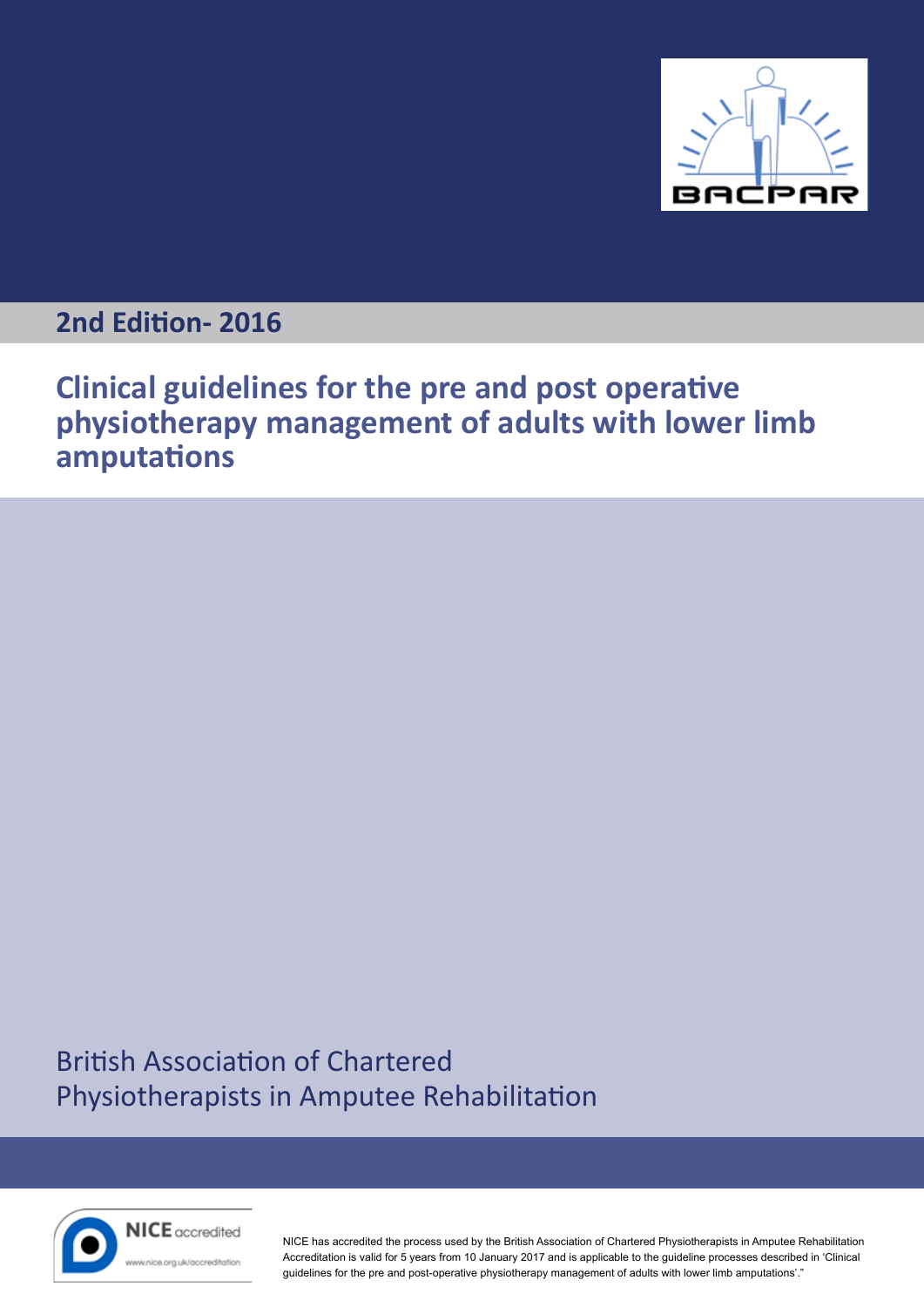## **About this document:**

This document presents the updated, evidence based, clinical guidelines for the pre and post operative physiotherapy management of adults with lower limb amputations as described in the literature and expert opinion.

Please refer to the guideline process document for full details of all methodology and processes undertaken in the development of these recommendations.

All appendices referred to will be found in the process document.

## **Citing the full guideline document:**

Smith S, Pursey H, Jones A, Baker H, Springate G, Randell T, Moloney C, Hancock A, Newcombe L, Slack H, Shaw C, Rose A, Gillow F, Norman C (2016). Clinical Guidelines for the Pre and Post Operative Physiotherapy Management of Adults with Lower Limb Amputations. Published TBC

## **About BACPAR:**

The British Association of Chartered Physiotherapists in Amputee Rehabilitation (BACPAR) is a professional network recognised by the Chartered Society of Physiotherapy (CSP). BACPAR aims to promote best practice in the field of amputee and prosthetic rehabilitation, through evidence and education, for the benefit of patients and the profession.

Comments on these guidelines and the additional documents should be sent to: Sara Smith, BACPAR Guidelines Coordinator, Douglas Bader Rehabilitation Centre, Queen Mary's Hospital, Roehampton, London, SW15 5PN

## Introduction

The first edition of this guideline was published in 2006. This second edition seeks to integrate new scientific evidence and current best practice into the original recommendations and create additional recommendations where new evidence has emerged.

These guidelines are not mandatory and BACPAR recognises that local resources, clinician enthusiasm and effort, support from higher management, as well as the rehabilitation environment in which the practitioner works, will influence the ability to implement recommendations into clinical practice.

#### ■**CPD activities:**

Examples of CPD activities and evidence can be found at Health Professions Council (2010) Continuing Professional Development & your registration. www.hpc-uk.org/assets/ documents/10001314CPD and your registration.pdf

#### ■**Guideline recommendations**

The guidelines are divided into six sections for ease of reference:

- 1. The role of the physiotherapist within the MDT
- 2. Knowledge
- 3. Assessment
- 4. Patient and carer information
- 5. Pre operative management
- 6. Post operative management

Each section includes an introduction, a summary of the

evidence, the relevant recommendations and good practice points (GPPs).

Throughout these sections the adults with lower limb amputation may be referred to as individuals, amputees, patients or users.

Recommendations were developed and graded according to the level of evidence (Appendix 8). After each recommendation the letter in brackets refers to the evidence grade allocated (Appendix 13).

Where a number of different evidence sources were used to develop a recommendation, the grade is based on the highest level of evidence used. This grade reflects the quality of the evidence reviewed and should not be interpreted as the recommendation's clinical importance.

The table of the papers utilised in developing the recommendations and their allocated level of evidence is in Appendix 9.

The full list of references follows the recommendations.

#### ■**Key to the guideline update:**

Where recommendations have been amended or added for this update symbols are displayed next to the recommendation numbering for ease of identification.

New recommendations in this guideline update are marked \*\*. Amended recommendations are marked ~~.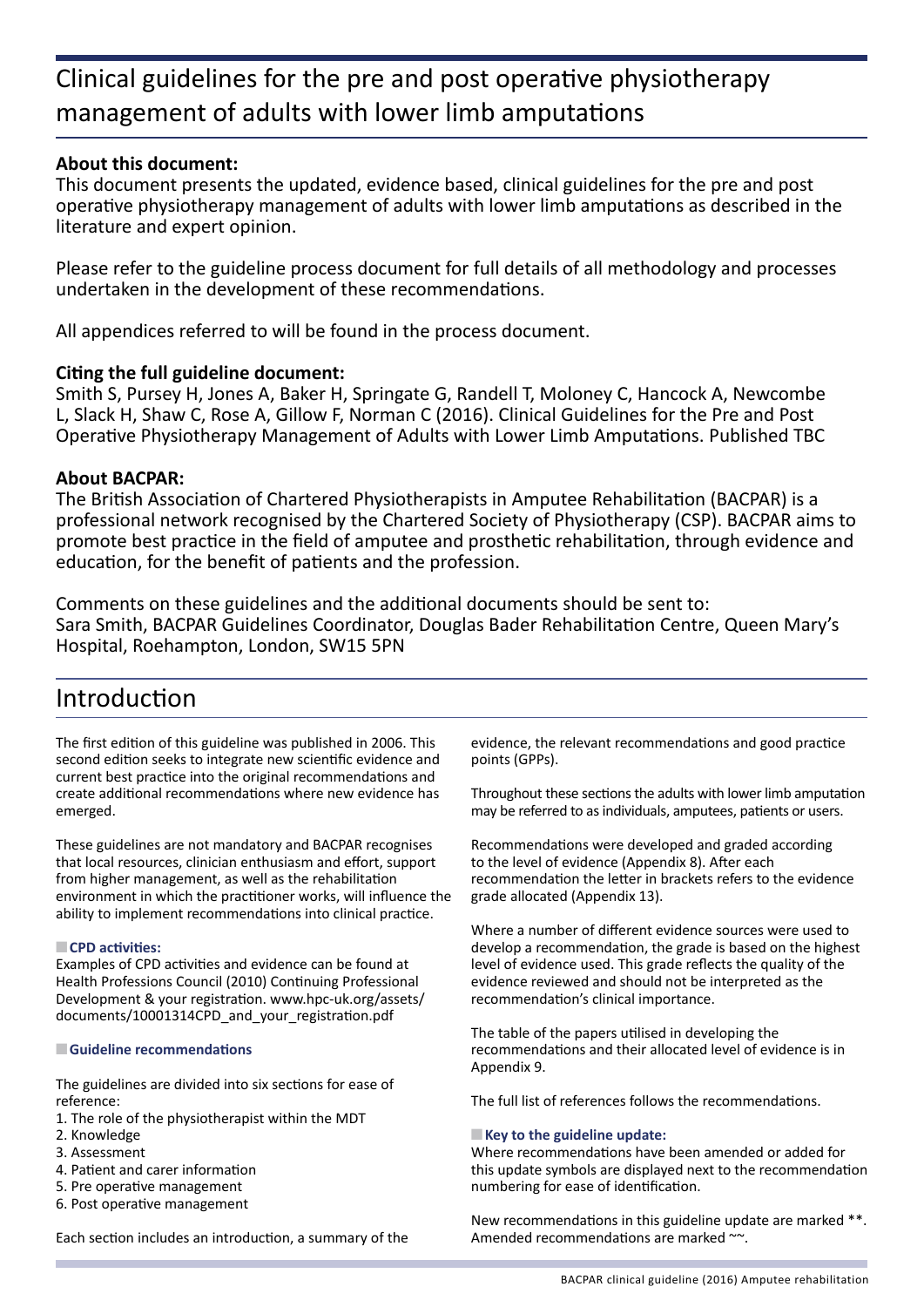### Section 1 - the role of the physiotherapist within the multidisciplinary team

### Introduction

A specialist multidisciplinary team (MDT) achieves the best rehabilitation outcome.(38, 39, 40)

To provide an effective and efficient service the team work together towards goals agreed with the patient. The physiotherapist plays a key role in coordinating patient rehabilitation.(41)

The Chartered Society of Physiotherapy (CSP) Core Standards<sup>(2)</sup> outline the role of the physiotherapist within an MDT. These standards emphasise the need for physiotherapists to be aware of the roles of other members of the MDT and to have clear protocols and channels of referral and communication between members.

To rehabilitate people who have had an amputation, the core MDT may include: specialist physiotherapist, specialist occupational therapist, surgeon, specialist nurse and social worker. Additional MDT members include: diabetic team, dietician, general practitioner, specialist nurses, housing and home adaptation officer, podiatrist, counsellor, psychologist, social services team, social worker, pain control team, wheelchair services, rehabilitation consultant prosthetist, orthotist and community services.

#### Evidence

The multidisciplinary team approach to rehabilitation following amputation is recognised internationally as the rehabilitation mode of choice; however there is little published literature to support this. Campbell et al<sup>(42)</sup> concluded from a case series of 61 people with an amputation that the MDT can reasonably predict prosthetic outcome 85% of the time in predicted users and 65% of the time in predicted non users. Ham et al $(41)$ , in a case controlled study, suggested that vascular amputees benefit from care by a specialist MDT resulting in reduced hospital stay and out-patient re-attendance.

In addition to Ham et al $(41)$ , two other papers support the role of the physiotherapist within the MDT. Condie et al<sup>(43)</sup> found that in a cohort of Scottish people with a lower limb amputation, the time from surgery to casting was reduced when the patients received physiotherapy. Klingenstierna<sup>(44)</sup> concluded from eight case studies that exercise improves thigh muscle strength in people with a transtibial amputation.

In the absence of other evidence on the role of the physiotherapist consensus opinion was sought to further inform this section.<sup>(45)</sup>

### Recommendations

1.1 Within the MDT the role of the physiotherapist includes exercise therapy.  $B^{(2, 44)}$ 

1.2 Within the MDT the role of the physiotherapist includes assessment and treatment with early walking aids.  $B^{(43)}$ 

1.3 The physiotherapist contributes, as part of the MDT, to the prediction of prosthetic use.  $B^{(42)}$ 

1.4 A physiotherapist specialised in amputee rehabilitation (Appendix 16) should be responsible for the management of physiotherapy care. C<sup>(3, 41)</sup>

1.5 When it is possible to choose the level of amputation the physiotherapist should be consulted in the decision making process regarding the most functional level of amputation for the individual.  $C^{(45)}$ 

1.6 The physiotherapist should be involved in producing protocols to be followed by the MDT.  $C^{(45)}$ 

1.7 There should be an agreed procedure for communication between the physiotherapist and other members of the MDT.  $C^{(45)}$ 

1.8 Within the MDT the role of the physiotherapist includes compression therapy. C<sup>(45)</sup>

1.9 A physiotherapist experienced in amputee rehabilitation can, as part of the MDT, be responsible for the decision to start using the early walking aid having liaised with other members of the MDT as necessary.  $C^{(45)}$ 

1.10 The physiotherapist, along with other professionals, should contribute in the management of residual limb wound healing.  $C^{(45)}$ 

1.11 The physiotherapist, along with other professionals should contribute to the management of pressure care.  $C^{(45)}$ 

1.12 The physiotherapist, along with other professionals, should contribute to the management of wound healing on the contra lateral limb if applicable.  $B^{(8)}$ 

1.13 The physiotherapist, as part of the MDT, should contribute to the management of pain as necessary.  $C^{(45)}$ 

1.14 The physiotherapist, as part of the MDT, should be involved in making the decision to refer the patient for a prosthetic limb. C<sup>(45)</sup>

1.15 The physiotherapist should contribute to the decision on which MDT outcome measures are to be used.  $C^{(45)}$ 

1.16 The physiotherapist, along with other professionals, should contribute to the patient's psychological adjustment following amputation.  $C^{(45)}$ 

1.17 The physiotherapist should be able to refer directly to a clinical psychologist/counsellor if appropriate.  $C^{(45)}$ 

#### Good practice points

The MDT agrees its approach to rehabilitation.<sup>(45)</sup>

Roles and responsibilities are agreed within the MDT.<sup>(45)</sup>

Patient and public involvement should underpin service delivery and development.<sup>(45)</sup>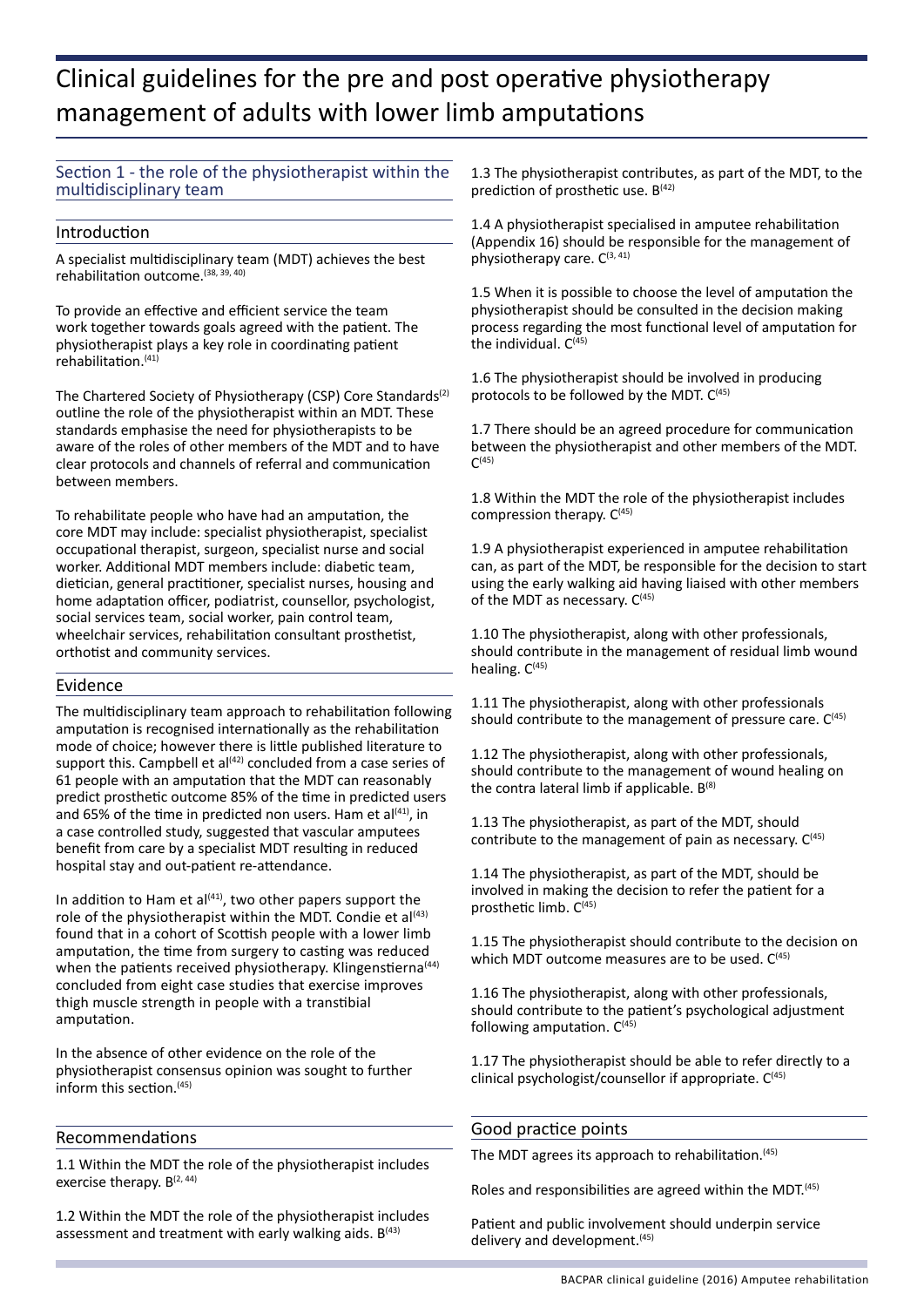Establish channels of communication between: the MDT, stakeholders, commissioners, professional networks.<sup>(45)</sup>

Education, audit and research should be undertaken on a regular basis by the MDT.<sup>(45)</sup>

Documented pathways of care should be used.<sup>(45)</sup>

Contact details of MDT members should be readily available to the patient and carers.(45)

Access to other stakeholder agencies should be understood and agreed to facilitate discharge planning and transfer of care e.g. Intermediate Care Teams, Social Services etc.<sup>(45)</sup>

A summary of the patient's treatment and status at transfer or discharge should be documented in the patient's record, with details of future management plan e.g. details of package of care, community therapy, prosthetic referral.<sup>(45)</sup>

### Section 2 – Knowledge

#### Introduction

To provide effective rehabilitation the physiotherapist needs a good understanding of the factors that may influence the outcome of rehabilitation.<sup>(45)</sup>

The physiotherapist also needs to have an understanding of prosthetic prescription principles and the prosthetic rehabilitation process to successfully plan and deliver rehabilitation.(45)

Knowledge of the complications that may arise following amputation of the lower limb and how members of the MDT may deal with these complications is essential in order that the rehabilitation process may be adapted to accommodate these factors.(46, 47)

An understanding of the psychological implications of amputation is necessary and the physiotherapist should be aware of how these issues may be dealt with by the physiotherapist and other members of the MDT.<sup>(48)</sup>

The physiotherapist is responsible for keeping up to date with developments in amputee rehabilitation. This should include awareness of published guidance and recommendations.

#### Evidence

Concurrent conditions will influence rehabilitation potential and the physiotherapist should be aware of these<sup>(45)</sup>. In a nonsystematic overview of 71 studies Pernot et al $(39)$  suggest that concurrent conditions along with increasing age are prognostic of a low level of function. In a systematic review Sansam et  $al<sup>(49)</sup>$  found that poorer health status can impact negatively on walking ability particularly given the increased energy requirements to walk with a prosthesis.

Hanspal et al<sup>(50)</sup>, in a retrospective case series, found that outcome is affected by cognitive and psychomotor function. In a literature review Coffey et  $al^{(51)}$  identify that a range of strategies should be used in the rehabilitation of amputees.

Cognitive deficit affecting memory and executive function is predictive of functional limitations.

Czerniecki et al<sup>(52)</sup> report that average subjects did not regain pre-amputation levels of mobility within the first year post surgery. In addition to this, increased age and previous arterial reconstruction are factors associated with a reduced rate of ambulatory recovery.

In a 1997 pilot study of 10 patients (seven with abnormal resting ECG) with peripheral vascular disease, Bailey et  $al<sup>(53)</sup>$  investigated ECG abnormalities during walking with a pneumatic post-amputation mobility aid. They found normal blood pressure elevation in nine patients and a group mean age-predicted maximum heart rate of less than 70%, suggesting appropriate exercise levels. However, five patients reached over 70% of age-predicted maximum heart rate. They suggest that physiotherapists need to pay close attention to patients' cardiac status during rehabilitation.

Czyrny and Merrill<sup>(54)</sup> concluded that amputees on renal dialysis admitted to acute rehabilitation had similar functional outcomes and rehabilitation costs to amputees with peripheral vascular disease without renal failure. In a prospective case series of 16 healthy males Rush et al<sup>(55)</sup> found that there is an increased risk of osteopenia in the femur of the amputated limb.

In a prospective cohort of 21 diabetic patients with unilateral, transtibial amputations Jayatunga<sup>(56)</sup> found that the use of orthoses/appropriate footwear reduced the risk of contralateral foot damage due to diabetic neuropathy.

Factors affecting wound healing include smoking, malnutrition, previous surgery, gangrene, level of amputation, antibiotics, diabetes, surgical technique, dressings and drains. No single factor can be considered in isolation<sup>(46)</sup>.

Two case series<sup>(57, 58)</sup> have looked into the relationship between amputation level and rehabilitation outcome. These studies show that patients with a transtibial amputation have a greater chance of succeeding with a prosthesis than those with a trans-femoral amputation(57, 58).

Ward and Meyers<sup>(59)</sup> in their review found evidence that the energy cost of ambulation is greater with ascending levels of amputation. They also describe that with daily exercise people with an amputation consume significantly less oxygen (i.e. use less energy).

Use of an early walking aid to facilitate assessment and rehabilitation is well documented.(7, 59, 60, 61, 62, 63, 64)

Vanross et al<sup>(60)</sup> demonstrate that in the presence of a large open residual limb wound, early use of the pneumatic post amputation mobility (PPAM) aid may still be appropriate and can facilitate healing. An MDT protocol was considered essential.

Mazari et al<sup>(63)</sup> concluded there is no difference in clinical and quality of life outcomes between articulated and non-articulated early walking aids in the rehabilitation of transtibial amputees.

Three studies agree that exercise plays an important part in a functional rehabilitation programme following amputation.<sup>(44,</sup> 65, 66)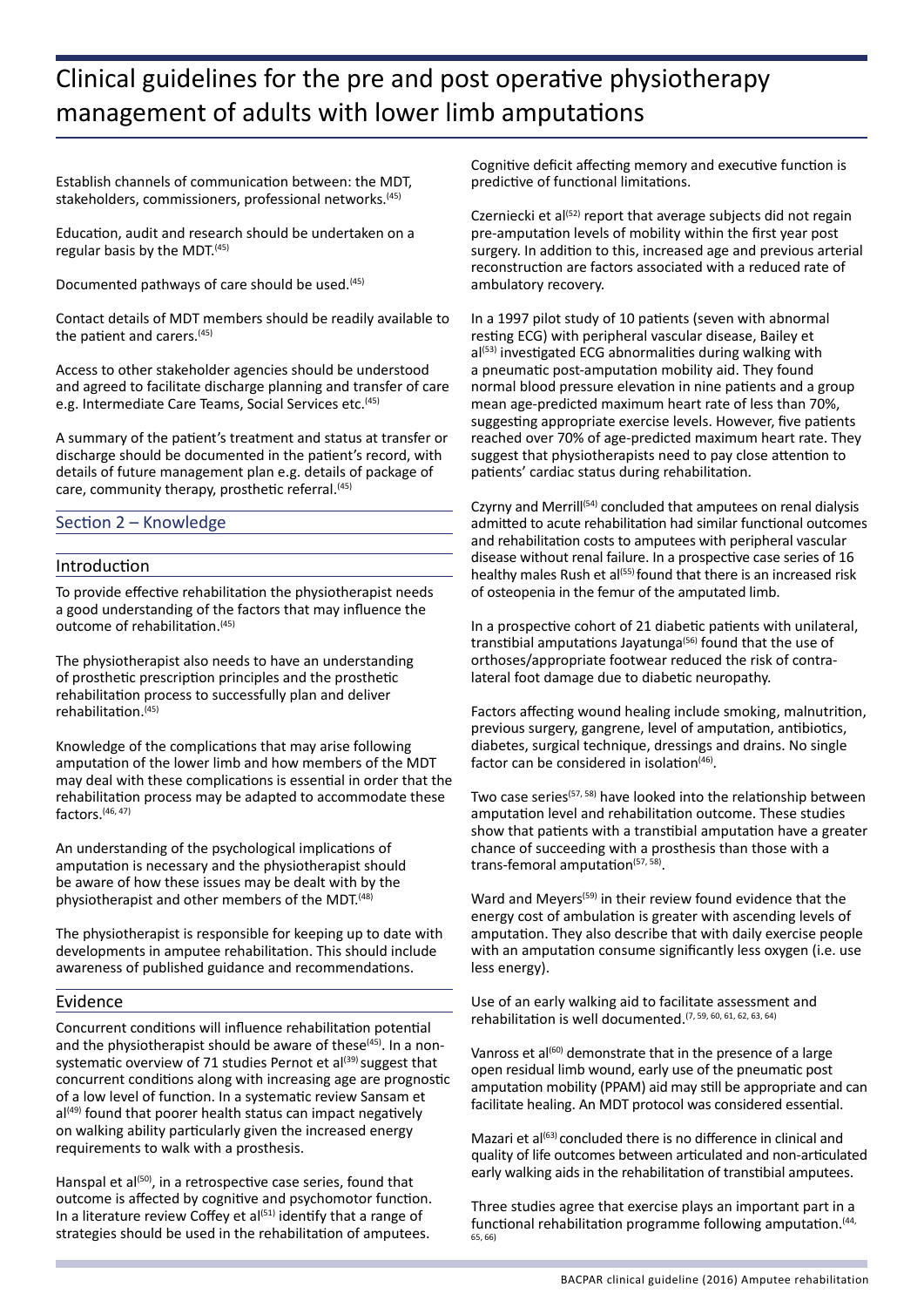The BACPAR guidelines on the management of residual limb oedema reference the different approaches to inform best practice.(7)

Discharge data for amputees in Scotland over a three-year period<sup>(23)</sup> (1998) shows that the use of compression socks to control oedema of the residuum can reduce the time to prosthetic rehabilitation. Lambert and Johnson(67) in an audit of physiotherapists working in artificial limb units found that compression socks are widely used.

McCartney et al(68) concluded from his cross sectional study that 10% of patients had their quality of life affected by phantom pain/sensation. Two studies found that it was not uncommon for amputees to experience phantom limb sensation/pain influenced by a number of factors $(69, 70)$ . Mortimer et  $a^{(71)}$  suggests in a well conducted qualitative study that accurate information on phantom limb pain/ sensation should be provided by an individual with appropriate knowledge and training. A range of modalities have been identified in the management of phantom limb pain(69, 72, 73, 74).

In a retrospective cohort of 254 lower limb amputees, Meikle et al(75) found that interruptions to rehabilitation are common and result in longer periods of rehabilitation but the outcome is not adversely affected.

A study into psycho-educational intervention by Delehanty(48) concluded that psychological support is beneficial.

### Recommendations

2.1 ~~The use of early walking aids as an assessment and treatment tool is understood by the physiotherapist.  $A^{(7, 61, 64)}$ 

2.2 The physiotherapist is aware that level of amputation, preexisting medical conditions and social environment will affect rehabilitation. B(39, 45, 49, 51, 52, 57, 76, 77, 78)

2.3 ~~The role of exercise therapy as an essential part of the rehabilitation process is understood. B(44, 53, 59, 65, 66, 79)

2.4 ~~The impact of the level of amputation on rehabilitation potential is understood by the physiotherapist. B<sup>(45, 57, 58, 59)</sup>

2.5 ~~The physiotherapist has an understanding of the predisposing factors to successful (and unsuccessful) rehabilitation. B(31, 45, 51, 52, 53, 54)

2.6 ~~The physiotherapist has an understanding of the management of residual limb oedema.  $B^{(7,43,67)}$ 

2.7  $\sim$ The physiotherapist is aware that pain (of the residuum, phantom or lower back) may affect the quality of life of the amputee. B(68, 69, 70)

2.8 ~~Methods of pain relief for the post-operative treatment of phantom pain/sensation are understood by the physiotherapist. B(71, 72,73,74)

2.9 ~~The physiotherapist has an awareness of the long term effects of amputation. B(52, 55, 59)

2.10 ~~The physiotherapist understands the factors affecting the healing of residuum wounds.  $B^{(7,46,60)}$ 

2.11 ~~The psychosocial issues that may affect patients following amputation and the cognitive and psychomotor aspects affecting the rehabilitation potential of the amputee are understood by the physiotherapist. B<sup>(48, 50, 51, 78)</sup>

2.12 ~~The risk of damage to the remaining diabetic/ neuropathic foot is understood by the physiotherapist. B<sup>(8, 30, 56, 80)</sup>

2.13 The physiotherapist should have an understanding of the pathology leading to amputation.  $C^{(45)}$ 

2.14 ~~The physiotherapist should have knowledge of medical investigations commonly undertaken prior to amputation and their significance.  $C^{(45,52)}$ 

2.15 The physiotherapist should have knowledge of surgical techniques used in amputation.  $C^{(45)}$ 

2.16 ~~ The physiotherapist should have knowledge of the principles of prosthetic prescription.  $C^{(31, 45)}$ 

2.17 The physiotherapist should be aware of the possible psychological effects that may occur following amputation.  $C^{(45)}$ 

2.18 ~~The physiotherapist should have basic knowledge of the principles of counselling and should know when it is appropriate to refer a patient to a clinical psychologist/ counsellor.  $C<sup>(45)</sup>$ 

2.19 The physiotherapist should be aware of the socioeconomic impact of lower limb amputation.  $C^{(45)}$ 

2.20 The physiotherapist should be aware of the systems in place to refer for assessment for a prosthesis.  $C^{(45)}$ 

2.21 ~~The physiotherapist should have basic knowledge of

- Who prescribes wheelchairs
- How they are provided
- Any accessories including pressure-relieving seating.  $C^{(45)}$

2.22 ~~The physiotherapist should have basic knowledge of the provision of equipment that can facilitate activities of daily living.  $C^{(45)}$ 

### Good practice point

There should be opportunities for CPD and lifelong learning.<sup>(45)</sup>

Section 3 – Assessment

### Introduction

Sufficient information should be gathered from all sources including the clinical record and other members of the MDT before carrying out a full subjective and objective examination of the patient. This should take into account the emotional and cognitive status and co-morbidities e.g. cardiac and/or renal disease, diabetes, arthritis or previous stroke, which may affect the patient's motivation, exercise tolerance, skin condition or sensation. The social situation, including available support, occupation and hobbies, together with the home environment of the patient, should also be considered.<sup>(2)</sup>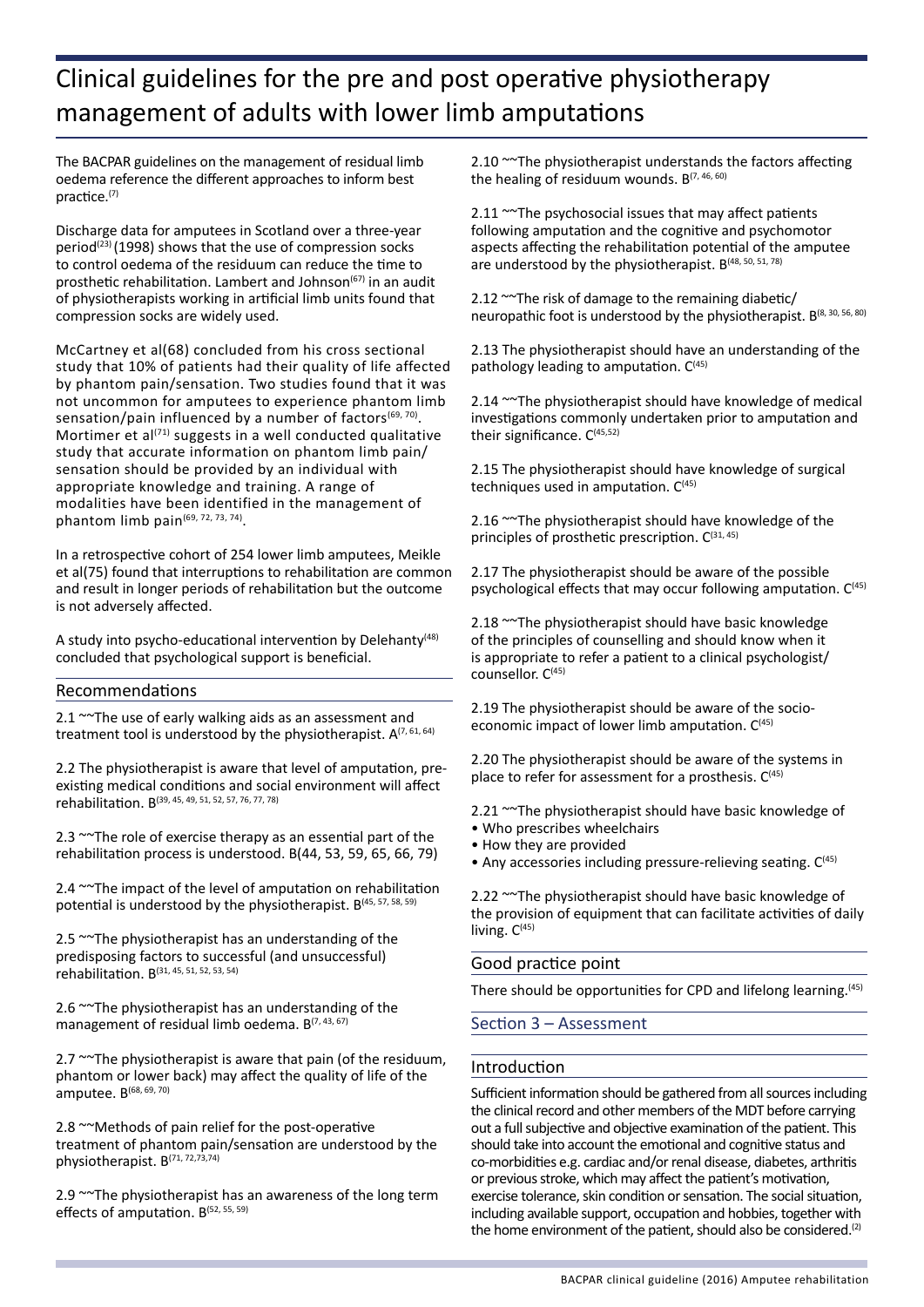Realistic goals and a rehabilitation programme should be discussed and agreed with the patient (and carers).(2)

An outcome measure should be used to evaluate change in functional level as part of continual assessment.

## Evidence

Collin et al $(23)$  in 1995 concluded from a case series of poorly defined elderly individuals that a wheelchair should be routinely provided following a lower limb amputation. In 1992, Collin et al<sup>(76)</sup> highlighted the importance of environmental factors in determining functional outcome.

Studies that gave evidence supporting the need to examine specific pathologies include a cohort study by Potter et  $al^{(77)}$ . They noted that in patients with diabetes, peripheral neuropathy is nearly always present in the intact limb and that it is also present in two thirds of non-diabetics. This demonstrates the need to ensure sensation is routinely checked at assessment.

The care of the contra-lateral limb guidelines evidence the importance of assessing skin condition $(8)$  This is also relevant when assessing patients who have undergone previous amputation of the contra-lateral limb. The importance of skin checks is reinforced by a descriptive cohort study carried out by Levy in 1995<sup>(81)</sup>.

Coffey et al<sup>(51)</sup> in a systematic literature review found that impaired cognitive skills such as memory and executive function negatively affect independence. A further paper by Hanspal<sup>(78)</sup> suggested that the results of a cognitive assessment soon after amputation can predict the level of mobility likely to be achieved. This was based on a cohort study of 32 elderly patients but no specific results were published on level of mobility and links with cognitive status.

### Recommendations

3.1 ~~ There should be written evidence of a full physical examination and assessment of previous and present function.  $B<sup>(2)</sup>$ 

3.2 ~~The patient's social situation, psychological status, goals and expectations should be documented. B(50, 76, 78)

3.3 ~~Relevant pathology including diabetes, previous arterial reconstruction, impaired cognition and skin condition should be noted. B(78, 51, 81, 77, 52)

3.4 ~~A problem list and treatment plan, including agreed goals, should be formulated in partnership with the patient.  $B^{(2)}$ 

### Good practice points

A locally agreed amputee specific physiotherapy assessment tool should be used.<sup>(45)</sup>

Names and contact details of the MDT members involved in the patient's care should be recorded to facilitate communication.(45)

The principles of the Single Assessment Process (SAP) should be considered to improve MDT communication.(45)

## Section 4 – Patient and Carer Information

#### Introduction

The CSP Quality Assurance Standard<sup>(2)</sup> 4.3 states that "information [should be] provided to enable service users to participate fully in their care". This promotes understanding of the process and reasoning behind treatment. The rehabilitation process should have an educational element that empowers patients and carers to take an active role in their present and future management. This will assist with problem solving and awareness of when to seek professional help.

Due to the number of recommendations in this section it has been sub-divided into four sections for ease of use. These subsections are:

- 4.1 Patient journey
- 4.2 Informed goal setting
- 4.3 Care of the remaining limb
- 4.4 Care of the residual limb

■**4.1. Patient journey**

#### Evidence

In the absence of published literature this sub-section is supported by consensus opinion.<sup>(45)</sup>

#### Recommendations

4.1.1  $\sim$ The physiotherapist should give patients information about the expected stages and location of the rehabilitation programme suited to their individual circumstances.  $C^{(2,45)}$ 

4.1.2 ~~With the patient's consent, the physiotherapist should give carers information about the expected stages and location of the rehabilitation programme suited to the patient's individual circumstances.  $C^{(2, 45)}$ 

4.1.3 The physiotherapist should offer patients the opportunity to meet other adults with lower limb amputations.  $C^{(45)}$ 

4.1.4 Where appropriate, and with the patient's consent, the physiotherapist should offer carers the opportunity to meet other adults with lower limb amputations.  $C^{(45)}$ 

4.1.5 The physiotherapist should provide information about the prosthetic process to those patients likely to be referred for a prosthesis.  $C^{(45)}$ 

4.1.6 The physiotherapist should offer to show demonstration limbs to those patients likely to be referred for a prosthesis.  $C<sup>(45)</sup>$ 

4.1.7 The physiotherapist should know where to refer patients for information about benefits.  $C^{(45)}$ 

4.1.8 The physiotherapist should know where to get advice on arrangements available to support carers.  $C(45)$ 

4.1.9 The physiotherapist should be able to refer the patient to other agencies as necessary.  $C^{(45)}$ 

4.1.10 ~~Where possible all verbal information/advice given should be supplemented in written form.  $C^{(2,45)}$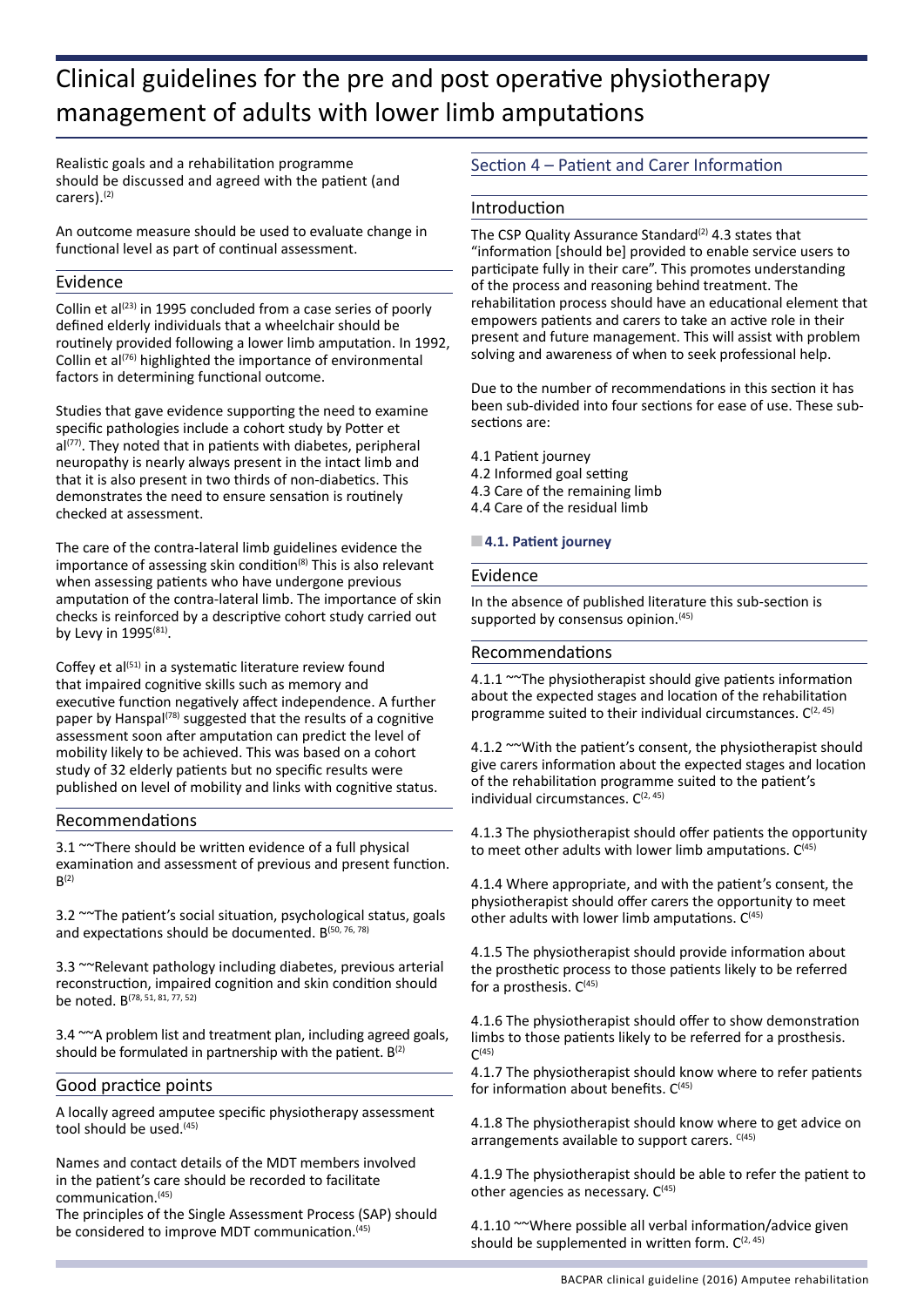### ■**4.2. Informed goal setting**

#### Evidence

The CSP Quality Assurance Standard 8.5 states that "goals [should be] agreed with the service user and multi-disciplinary team, including outside agencies and wider carers and family".

A prospective cohort study by Czerniecki<sup>(52)</sup> summarised that co-morbidities (including cognitive and physical factors) will impact on levels of ambulation post-operatively. This is further supported by a systematic review by Coffey et  $al^{(51)}$  which states that cognitive impairment, particularly memory and executive function, is predictive of functional limitations over time. These factors should be considered when undertaking the goal-setting process.

In the absence of other evidence, consensus opinion was sought to further inform this section.<sup>(45)</sup>

#### Recommendations

4.2.1 ~~ Patients/carers should be made aware that concurrent pathologies and previous mobility affects realistic goal setting and final outcomes of rehabilitation.  $C^{(52)}$ 

4.2.2 ~~Patients/carers should be made aware that the level of amputation affects the expected level of function and mobility.  $B^{(52, 82)}$ 

4.2.3 ~~Patients/carers should be made aware that they will experience lower levels of function than bipedal subjects. B<sup>(52)</sup>

4.2.4 ~~The physiotherapist should use appropriate outcome measures for rehabilitation goals.  $C^{(2, 3)}$ 

4.2.5 ~~The physiotherapist should use a range of strategies to assess and consider the impact of cognitive impairment on goal setting. B(51)

#### ■**4.3. Care of the remaining limb**

#### Evidence

A body of work was carried out by BACPAR in 2009 recommending that "care of the remaining/contra-lateral limb is included in therapeutic practice. These guidelines are intended to be a practical resource for therapists working with lower limb amputees and should be used alongside other current, published guidelines."<sup>(8)</sup> Rerkasem et al<sup>(80)</sup> also support the education of patients in regards to risk factors for foot care and ensuring that the patient is under the care of appropriate MDT foot care specialists.

#### Recommendations

4.3.1 ~~Vascular and diabetic patients and their carers should be made aware of the risks to their remaining foot and educated in how they can reduce them. B<sup>(8, 80)</sup>

4.3.2 ~~The patient/carer should be taught how to monitor the condition of the remaining limb.  $B^{(8, 80)}$ 

4.3.3 Physiotherapists should establish links with their local podiatry/chiropody services to ensure that information and education given to patients and carers is consistent.  $C<sup>(45)</sup>$ 

4.3.4 Physiotherapists should ensure that patients are under the care of a specialist MDT, including a diabetic specialist, podiatrist and foot care specialist.  $B^{(8)}$ 

#### ■**4.4. Care of the residual limb**

#### Evidence

In a review by Eneroth<sup>(46)</sup> multiple factors were found to affect wound healing in vascular patients with an amputation. Oedema control is considered essential in preventing this delay. BACPAR guidelines found robust evidence to support the use of rigid dressings, pneumatic post amputation mobility (PPAM) aids, compression socks and wheelchair residual limb support boards in the management of oedema and discouraged the use of elastic bandage wrapping $(7)$ .

In the absence of other evidence, consensus opinion was sought to further inform this section.<sup>(45)</sup>

#### Recommendations

4.4.1 Advice should be given to the patient/carer on the factors affecting wound healing.  $B^{(46)}$ 

4.4.2 ~~Advice should be given to the patient/carer on the use of compression socks.  $B^{(3, 7, 43)}$ 

4.4.3 Instruction should be given to the patient/carer on methods to prevent and treat adhesions of scars.  $C^{(45)}$ 

 4.4.4 The physiotherapist should give on-going advice about residual limb care.  $C^{(45)}$ 

#### Good practice points

Names and contact details of the MDT members involved in the patient's care should be given to patients and carers.<sup>(45)</sup>

Information leaflets/booklets should be developed locally for patients and carers to supplement information given verbally.<sup>(45, 71)</sup>

Physiotherapists should be aware of the BACPAR Guidelines entitled "Risks to the contra-lateral foot of unilateral lower limb amputees" and "Guidance for the multi-disciplinary team on the management of post-operative residuum oedema in lower limb amputees". (7, 8, 45)

### Section 5 – Pre-op Management

#### Introduction

Early assessment and planning of rehabilitation can commence at this stage and helps to prepare the patient for rehabilitation. A pre-amputation consultation also enables the physiotherapist to give appropriate advice, information and reassurance; issues such as phantom limb sensation and avoidance of falls may be discussed.<sup>(83)</sup> However, it is acknowledged that patients who require emergency amputation may not have the opportunity for pre-amputation consultation, assessment and treatment.

## Evidence

This section is supported by consensus opinion in the absence of any published literature.(45)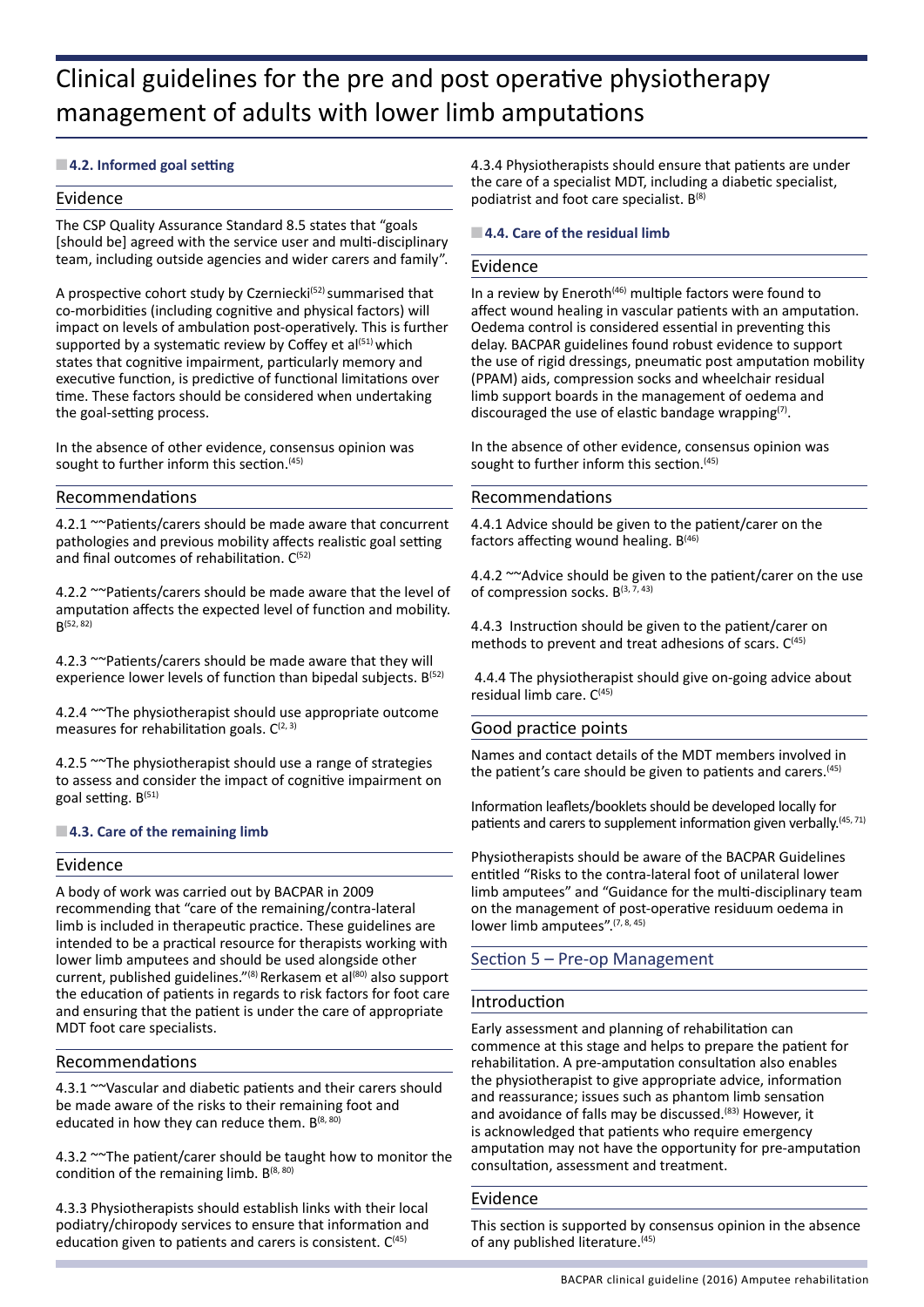### Recommendations

5.1 Where possible the physiotherapist should reinforce information given by other MDT members about the general surgical process (not technique).  $C^{(45)}$ 

5.2 Where possible the patient and carers should be given advice, information and reassurance by the physiotherapist about rehabilitation. C<sup>(45, 83)</sup>

5.3 The physiotherapy assessment should be commenced preoperatively, if possible. C<sup>(3, 45)</sup>

5.4 Where possible rehabilitation/discharge planning should commence pre-operatively. C<sup>(45)</sup>

5.5 Where appropriate and possible the patient should be instructed in wheelchair use pre-operatively.  $C^{(45)}$ 

5.6 A structured exercise regime should be started as early as possible.  $C^{(45)}$ 

5.7 Bed mobility should be taught where possible.  $C^{(45)}$ 

5.8 Where appropriate and possible transfers should be taught pre-operatively. C<sup>(45)</sup>

5.9 If indicated, the patient should be assessed for physiotherapy respiratory care.  $C^{(45)}$ 

5.10 If indicated, the patient should be given appropriate physiotherapy respiratory treatment. C<sup>(45)</sup>

5.11 Pain control should be optimised prior to physiotherapy treatment pre-operatively.  $C^{(45)}$ 

5.12 If appropriate, and with the patient's consent, carers should be involved in pre-operative treatment and exercise programmes. C<sup>(45)</sup>

#### Good practice point

The physiotherapist should be involved with the MDT decision to proceed with amputation and level selection.<sup>(10, 45</sup>)

Where this is not possible, a procedure for prompt referral to physiotherapy following decision to amputate should be developed.<sup>(10)</sup>

### Section 6 – Post-op Management

#### Introduction

The rehabilitation process should commence as early as possible, preferably following a suitable care pathway<sup>(84).</sup> Patients should be assessed and a rehabilitation plan discussed and agreed. Advice and information should be given regarding bed mobility, to avoid complications such as contractures and pressure sores. Appropriate advice and assistance with transfers should be given. Following assessment, a problem list should be made, with both short and long term goals considered, taking into account the patient's psychological, emotional and physical status, pain management and the broader issues surrounding social and home environment.

#### **~~Setting of care**

In 2000 a retrospective cross sectional study of 146 traumatic amputees by Pezzin et al<sup>(85)</sup> found that their physical function and vitality were increased by having longer inpatient rehabilitation. Schaldach<sup>(84)</sup> found in a retrospective 'before and after' case control study of 71 trans-femoral and transtibial patients that in-patient rehabilitation is more effective in terms of cost and time when a clinical care pathway is followed. Meikle et  $al^{(75)}$ , in a retrospective cohort study, found that interruptions to rehabilitation due to co-morbidity are common, but do not adversely affect the outcome of rehabilitation despite lengthening the process. In a case control study Cutson et al(86) observed that in-patient rehabilitation reduced the time from surgery to prosthetic ambulation among male dysvascular transtibial patients. \*\*There are, however, known issues with accessibility to inpatient rehabilitation.

For ease of description, this section has been divided into the following sub-sections:

- 6.1 ~~Immediate post-operative care
- 6.2 Environment and equipment
- 6.3 Compression therapy
- 6.4 Mobility
- 6.5 Early walking aids (EWAs)
- 6.6 Falls management
- 6.7 Wheelchairs and seating
- 6.8 Prevention/reduction of contractures
- 6.9 Exercise programmes
- 6.10 Management of phantom sensation and pain

#### Evidence

~~This section is supported by consensus opinion in the absence of relevant published literature.(45)

#### Recommendations

6.1.1 ~~Physiotherapy assessment and rehabilitation should ideally start on the first day post-operatively.  $C^{(45)}$ 

6.1.2 Pain should be considered and adequately controlled prior to every treatment.  $C^{(45)}$ 

6.1.3 Respiratory care should be given if appropriate.  $C^{(45)}$ 

6.1.4  $\sim$  A physiotherapist should use their assessments to inform the MDT regarding interventions and discharge planning.  $C^{(45)}$ 

#### ■**6.2 Environment and equipment**

#### Evidence

\*\*Environment and equipment should be considered in relation to the individual, the intervention and both the rehabilitation setting and discharge destination.

A questionnaire cross sectional survey carried out by White $(87)$ in 1992 concluded that residual limb support boards are well accepted for use with patients with a lower limb amputation, but that therapists are not always confident about their use. The evidence based guidelines for occupational therapy with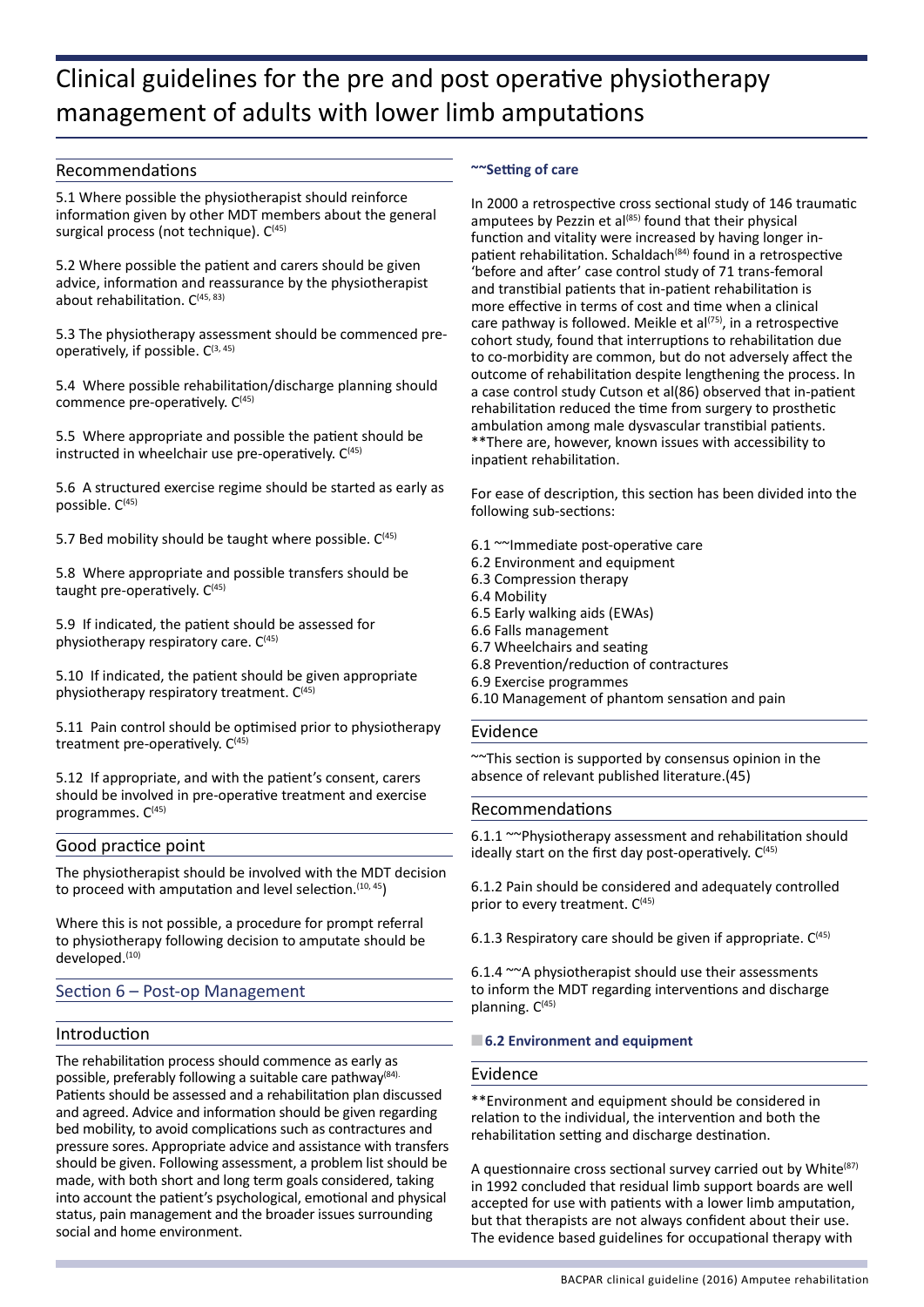people who have had lower limb amputations recommend the provision of residual limb support boards for all transtibial amputees.(88)

In the absence of other evidence consensus opinion was sought to further inform this section.<sup>(45)</sup>

#### Recommendations

6.2.1  $\sim$ The physiotherapist should have knowledge of the provision of equipment that can enhance the rehabilitation process and facilitate activities of daily living.  $C^{(45)}$ 

6.2.2 ~~Physiotherapists should be familiar with the correct use and availability of specialist amputee equipment, e.g. slings, hoists, residual limb boards.  $C^{(45, 87, 88)}$ 

6.2.3 The physiotherapist should be involved in home visits where necessary.  $C^{(45)}$ 

#### ■**6.3 Compression therapy**

#### Evidence

 $\sim$ A cross sectional survey of physiotherapists<sup>(67)</sup> showed that compression socks are widely used, but that their use varies greatly. Discharge data from all Scottish amputees over a three-year period showed that all forms of compression therapy resulted in quicker progression to prosthetic rehabilitation<sup>(43)</sup>. Recent guidelines by BACPAR have demonstrated that available evidence is against the use of elastic bandages due to it being unreliable and dangerous in regards to pressure distribution \*\*BACPAR oedema guidelines recommend compression therapy is commenced within 10 days post-operatively. $(3,7)$ 

In the absence of other evidence, consensus opinion was sought to further inform this section.<sup>(45)</sup>

#### Recommendations

6.3.1 ~~A compression sock should be used in preference to elastic bandages for reducing limb volume.  $D^{(7)}$ 

6.3.2 The physiotherapist should use compression therapy as appropriate.  $D^{(7)}$ 

6.3.3 \*\*The timing of compression therapy application should be discussed with the MDT at an early stage.  $C^{(7, 45)}$ 

#### ■**6.4 Mobility**

#### Evidence

A longitudinal cohort study by Stineman et  $al^{(89)}$  found that even a small improvement in dependency levels resulted in improved mortality rates at six months. i.e. through progression of transfers and functional ability.

\*\* According to Kirby et al<sup>(90)</sup> in a qualitative study, "the seated stair handling method is a generally effective, safe and well-tolerated method for people with unilateral lower limb amputations to ascend and descend the stairs."

In the absence of other evidence, consensus opinion was sought to further inform this section. (45)

#### Recommendations

6.4.1 ~~Ideally, bed mobility should be taught on the first day post-operatively. C<sup>(45)</sup>

6.4.2 Sitting balance should be re-educated if needed.  $C<sup>(45)</sup>$ 

6.4.3 Standing balance should be re-educated if needed.  $C<sup>(45)</sup>$ 

6.4.4 Safe transfers should be taught as early as possible.  $C^{(45)}$ 

6.4.5 ~~Mobility post-operatively should be in a wheelchair unless there are specified reasons to teach a patient to use crutches/zimmer frame/rollator. C<sup>(45)</sup>

6.4.6  $\sim$ The physiotherapist should help the patient gain maximum mobility post-operatively. C<sup>(45, 89, 90)</sup>

#### ■**6.5 Early walking aids (EWAs)**

#### Evidence

\*\*Pollock et al<sup>(62)</sup> found in a randomised controlled trial that using EWA's reduced the incidence of post-operative complications, and resulted in faster and more successful rehabilitation. Schon et al $(91)$  demonstrated in a 'before and after' case control study that prefabricated prostheses may reduce complications, falls, revisions and time to first prosthesis. \*\*This is further supported by Vanross<sup>(60)</sup> with the use of an EWA as part of an unhealed wound protocol. Lein(92) carried out a cross sectional survey in 1992, and concluded that the pneumatic post-amputation mobility (PPAM) aid provides a valuable tool for assessment and treatment, provided it is used correctly. In 1998, Condie et  $al<sup>(43)</sup>$  found from a cohort of all the Scottish amputee discharge information that use of compression therapy, including EWAs, resulted in quicker progression to prosthetic rehabilitation.

#### Recommendations

6.5.1 EWAs should be considered as part of the rehabilitation programme for all lower limb amputation patients as an assessment tool. B(43, 60, 61, 91, 92)

6.5.2 EWAs should be considered as part of the rehabilitation programme for all lower limb amputation patients as a treatment tool. B(43, 60, 61, 91, 92)

6.5.3 EWAs should be used under the supervision of therapists trained in their correct and safe application and use.  $C^{(3, 92)}$ 

#### ■**6.6 Falls management**

#### Evidence

\*\*Three studies have reported an increased risk of falls following lower limb amputation<sup>(93, 94, 95).</sup> Kulkarni<sup>(93)</sup> concluded that instruction on how to get up from the floor should be part of rehabilitation. Pauley<sup>(95)</sup> states that older age, greater number of co-morbidities, cognitive impairment and the use of a greater number of medications predict a greater likelihood of falling. \*\*"BACPAR guidance for the prevention of falls in lower limb amputees"(6) further supports this evidence by identifying a number of risk factors along with appropriate assessment tools and multi-factorial falls prevention interventions.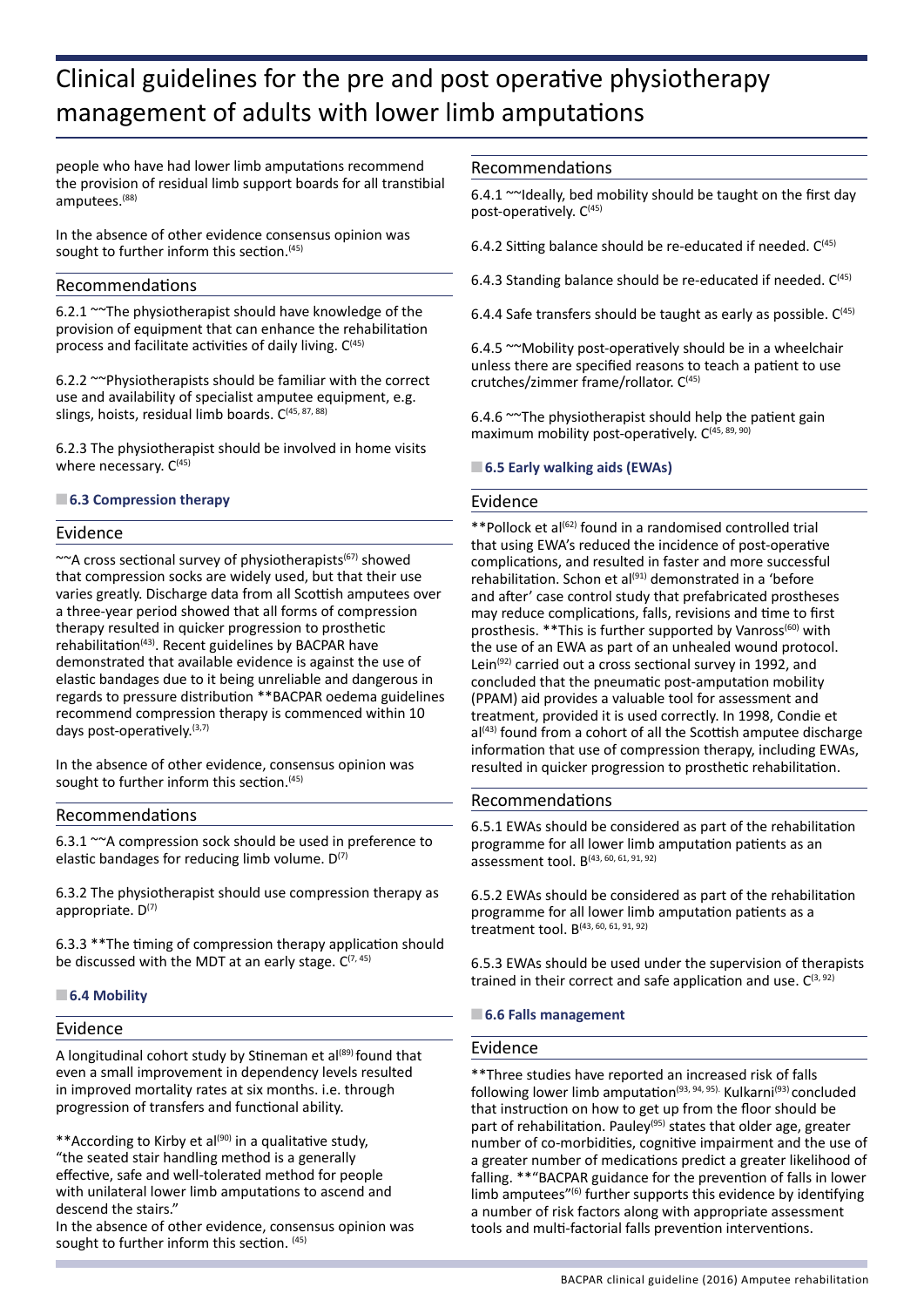#### Recommendations

6.6.1  $\sim$ The patient, carers and the MDT should be made aware that the risk of falling is increased following lower limb amputation.  $B^{(6, 93)}$ 

6.6.2 ~~Rehabilitation programmes should include education on preventing falls. B(6, 93, 96)

6.6.3 Patients and carers should be given instructions on how to get up from the floor in the event of the patient falling.  $B^{(6, 93, 96)}$ 

6.6.4 Advice should be given in the event that the patient is unable to rise from the floor.  $B^{(93, 96)}$ 

#### ■**6.7 Wheelchairs and seating**

#### Evidence

~~This section is supported by consensus opinion in the absence of any published literature.<sup>(45)</sup>

#### Recommendations

6.7.1 \*\*Patients should routinely be provided with a wheelchair and appropriate accessories to include residual limb support (as appropriate) footplates, anti-tips and appropriate pressure management devices.  $C^{(45, 88)}$ 

6.7.2 Where necessary the physiotherapist should be able to assess a patient's suitability for a wheelchair or have knowledge of the referral process.  $C^{(45)}$ 

6.7.3 ~~The physiotherapist as part of the MDT should be able to teach the patient and carer how to safely use the wheelchair, including all accessories.  $C^{(45, 87)}$ 

#### ■**6.8 Prevention/reduction of contractures**

#### Evidence

This section is supported by consensus opinion in the absence of any published literature.(45)

#### Recommendations

6.8.1 ~~Contractures should be prevented by education of appropriate positioning.  $C^{(45)}$ 

6.8.2 ~~Contractures should be prevented by education of stretching exercises.  $C^{(45)}$ 

6.8.3 Where contractures have formed appropriate treatment should be given.  $C^{(45)}$ 

#### ■**6.9 Exercise programmes**

#### Evidence

~~In the absence of other evidence consensus opinion was sought to further inform this section.<sup>(45)</sup>

#### Recommendations

6.9.1 \*\*Following on from the initial assessment, an exercise program should be provided to address the problems

identified. This should be reviewed and progressed as appropriate.  $C<sup>(45)</sup>$ 

6.9.2 ~~An exercise regime should be given relevant to the patient's goals and reviewed on a regular basis.  $C^{(45)}$ 

#### ■**6.10 Management of phantom sensation and pain**

#### Evidence

\*\*52% of patients experience phantom limb pain and/or sensation immediately following surgery<sup>(70)</sup>. ~~Mortimer et  $al^{(71)}$  in 2002, found from a well conducted qualitative study, using focus groups, that patients need accurate and timely information about phantom limb pain, and this should be provided by individuals with appropriate knowledge and training.

 $\sim$ McCartney<sup>(68)</sup>, in a cross sectional study of 40 subjects from Scotland, found that pain after amputation is common and affects quality of life in 10% of the population. In the absence of other evidence, consensus opinion was sought to further inform this section.<sup>(45)</sup>

#### Recommendations

6.10.1  $\sim$  As early as possible, patients should be made aware they may experience phantom limb sensation or pain postoperatively. B(68, 70, 71, 72)

6.10.2 ~~Information and treatment regarding phantom limb sensation and pain should be given by clinicians with appropriate knowledge and training.  $B^{(71, 72, 97)}$ 

6.10.3 \*\*Techniques for the self-management of phantom sensation and/or pain should be taught.  $C^{(45, 72)}$ 

6.10.4 ~~Appropriate information and treatment should be given for residual limb pain.  $C^{(45)}$ 

#### Good practice points

• Information leaflets/booklets should be developed locally for patients and carers to supplement information given verbally.(45)

• Information on self management/home exercise following discharge should be provided to the patient.<sup>(45)</sup>

• Patients requiring ongoing outpatient treatment should have this arranged prior to discharge.<sup>(45)</sup>

• A summary of the patient's treatment and status at transfer should be sent to the physiotherapist providing on-going treatment.(45)

• Contact names, telephone numbers and addresses of relevant MDT members should be supplied to patients prior to discharge.<sup>(45)</sup>

• \*\*Physiotherapists should be aware of the BACPAR guidance entitled "Guidance for the prevention of falls in lower limb amputees" and "Guidance for the multi-disciplinary team on the management of post-operative residuum oedema in lower limb amputees".<sup>(45)</sup>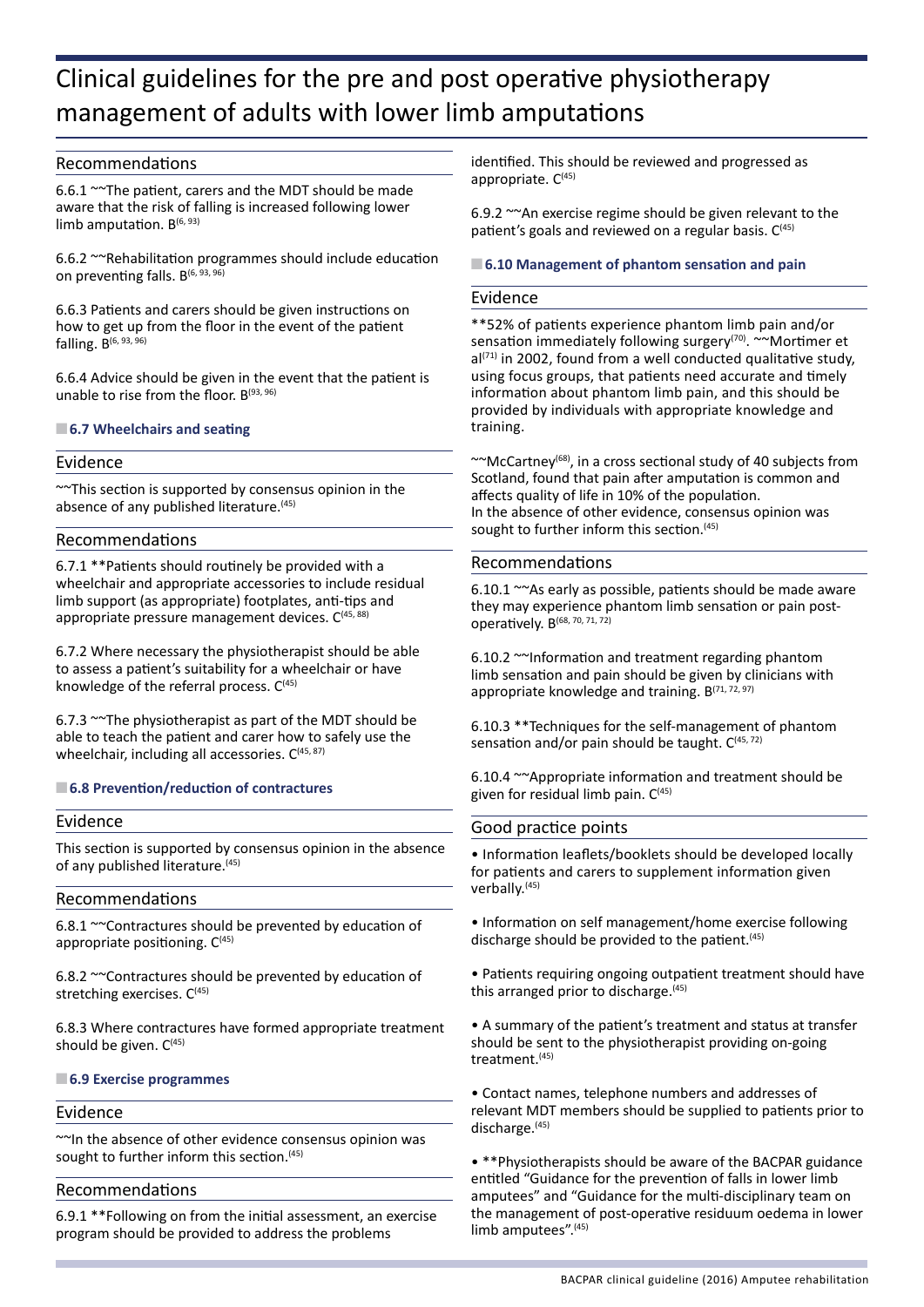• \*\*Physiotherapists should be aware of the well established PIRPAG exercise program.<sup>(45)</sup>

• \*\*Physiotherapists should consider the option of ascending and descending the stairs using a seated method.<sup>(45)</sup>

• \*\*Physiotherapists should be aware of other relevant guidelines including AGILE and the OT guidelines.(45, 96)

### List of references as they appear in the text

- 1. Broomhead, P., Dawes, D., Hancock, A., Unia, P., Blundell, A., Davies, V. (2006). *Clinical guidelines for the pre and post operative physiotherapy management of adults with lower limb amputation*. London: Chartered Society of Physiotherapy.
- 2. Chartered Society of Physiotherapy (2012). *Quality Assurance Standards*. London: Chartered Society of Physiotherapy.
- 3. British Society of Rehabilitation Medicine (BSRM) (2003). *Amputee Rehabilitation: Recommended Standards & Guidelines.* 2nd ed. London: BSRM.
- 4. Atwal, A., McLaughlin, J., Spiliotopoulou, G. (2011). *Occupational therapy with people who have had lower limb amputation*. London: The College of Occupational Therapists.
- 5. Jarvis, V., Verrall, T. (eds) (2011). *Prosthetic Best Practice Guidelines*. Leeds: RSL Steeper.
- 6. Blundell, R., Bow, D., Donald, J., Drury, S., Hirst, L. (2008). *Guidance for the prevention of falls in lower limb amputees.* Available from www.BACPAR.org
- 7. Bouch, E., Burns, K., Geer, E., Fuller, M., Rose, A. (2012). *Guidance for the multi-disciplinary team on the management of post-operative residuum oedema in lower limb amputees.* Available from www.BACPAR.org
- 8. Brett, F., Burton, C., Brown, M., Clark, K., Dugiud, M., Randall, T., Thomas, D. (2012). *Risks to the contra-lateral foot of unilateral lower limb amputees: A therapist's guide to identification and management.* Available from www.BACPAR.org
- 9. Associative Parliamentary Limb Loss Group (APLLG) (2008). *Helping deliver patient Led prosthetic services with the support of this patient's charter*. APLLG+NI+charter+MAR+2008.pdf.
- 10. NCEPOD Lower limb amputation (2014). *Working together. A review of the care received by patients who underwent major lower limb amputation due to vascular disease or diabetes*. NCEPOD
- 11. Field, M.J., Lohr, K.N. (1992). *Guidelines for clinical practice: from development to use*. Washington DC: National Academy Press.
- 12. Graham, I.D., Logan, J., Harrison, M.B., Strauss, S.E., Tetroe, J., Caswell, W., Robinson, N. (2006). *Lost in knowledge translation: Time for a map?* J of Cont Education in Health Professions. 26 (1); 13-26.
- 13. NHS Centre for Reviews and Dissemination (1999). *Getting Evidence into Practice. Effective Healthcare*. 5 (1). Royal Society of Medicine Press.
- 14. Francis report www.gov.uk/government/uploads/ system/uploads/attachment\_data/file/279124/0947.pdf Accessed 13/4/14.
- 15. Department of Health (2008). *Framing the contribution of Allied Health Professionals: Delivering high quality healthcare*. Available from: www.dh.gov.uk/publications (Report No.291126). Accessed 13/6/14.
- 16. Health Professions Council (2010). *Continuing Professional Development & your registration*. Available from: www.hpc-uk.org/assets/ documents/10001314CPD and your registration.pdf. Accessed 17/2/11.
- 17. Liberating the NHS: www.gov.uk/government/ publications/liberating-the-nhs-white-paper Accessed 13/6/14.
- 18. Brouwers, M., Kho, M.E., Browman, G.P., Cluzeau, F., Feder, G., Fervers, B., Hanna, S., Makarski, J. on behalf of the AGREE (2010). *Next Steps Consortium. AGREE II: Advancing guideline development, reporting and evaluation in healthcare*. Can Med Assoc J. 182:E839-842; doi: 10.1503/cmaj.090449Agree II Tool
- 19. Grieve, A and Lankhorst, G (1996). *Functional outcome of lower limb amputees: a prospective descriptive study in a general hospital*. Prosthet Orthot Int, 20: 79-87
- 20. Nicholas, J.J, et al (1993). *Problems experienced and perceived by prosthetic patients*. Jour Pros and Orthot, Vol 5 (1) : 16-19.
- 21. Rybarczyk, B.D., et al. (1992). *Social discomfort and depression in a sample of adults with leg amputations.* Arch Phys Med Rehabil, Vol 73 (12) : 1169-73.
- 22. Thornberry, D.J., Sugden, J. and Dunford, F. (1994). *What happens to patients who have amputations for peripheral vascular disease?* ISPO Blackpool.
- 23. Colin, C., and Colin, J. (1995). *Mobility after lower limb amputation*. Br J Surg, 82 (8): 1010-1.
- 24. Frykburg, R.G., et al. (1998). *Functional outcome in the elderly following a lower extremity amputation*. J Foot Ankle Surg, 37(3): 181-5; discussion 261.
- 25. Pell, J.P., et al. (1993). *Quality of life following lower limb amputation for peripheral arterial disease*. Eur J Vasc Surg. 7(4): 448-51.
- 26. NHS choices: http://www.nhs.uk/conditions/amputation/ Pages/Introduction.aspx
- 27. Audit Commission National Report (2000) *Fully Equipped: The provision of equipment to older or disabled people by the NHS and social services in England and Wales*. Available from www.audit-commission.gov.uk . Accessed 13/6/14.
- 28. Scovell ,R.P., Condie ,M.E., Treweek, S.P. (2000). *A survey of the lower limb amputee population in Scotland*. 1997 ReTis, SPARG report, NCTEPO, Glasgow.
- 29. Stokes, D., Curzio, J., Bacon, E., Barker, L., Berry, A. (2008). *A UK survey of therapists' perspectives on post-amputation hopping.* Int J. Ther & Rehab. 15 (12): 551-560.
- 30. NICE (2013). *Process manual for accrediting producers of guidance, advice and recommendations for practice: a guide for producers and stakeholders.* www.nice.org.uk/ guidelines manual Accessed 26/1/14.
- 31. Broomhead, P., Clark, K., Dawes, D., Hale, C., Lambert, A., Quinlivan, D., Randell ,T., Shepherd, R., Withpetersen, J. (2012). *Evidence based clinical guidelines for the physiotherapy management of adults with lower limb prostheses*. 2nd edition. London: Chartered Society of Physiotherapy.
- 32. CASP appraisal tools available from www. caspinternational.org.
- 33. Scottish Intercollegiate Guidelines Network (SIGN) (2008). *SIGN 50: A guideline developers' handbook* – Revised edition. www.sign.ac.uk/guidelines/fulltext/50.html Accessed 8/4/14.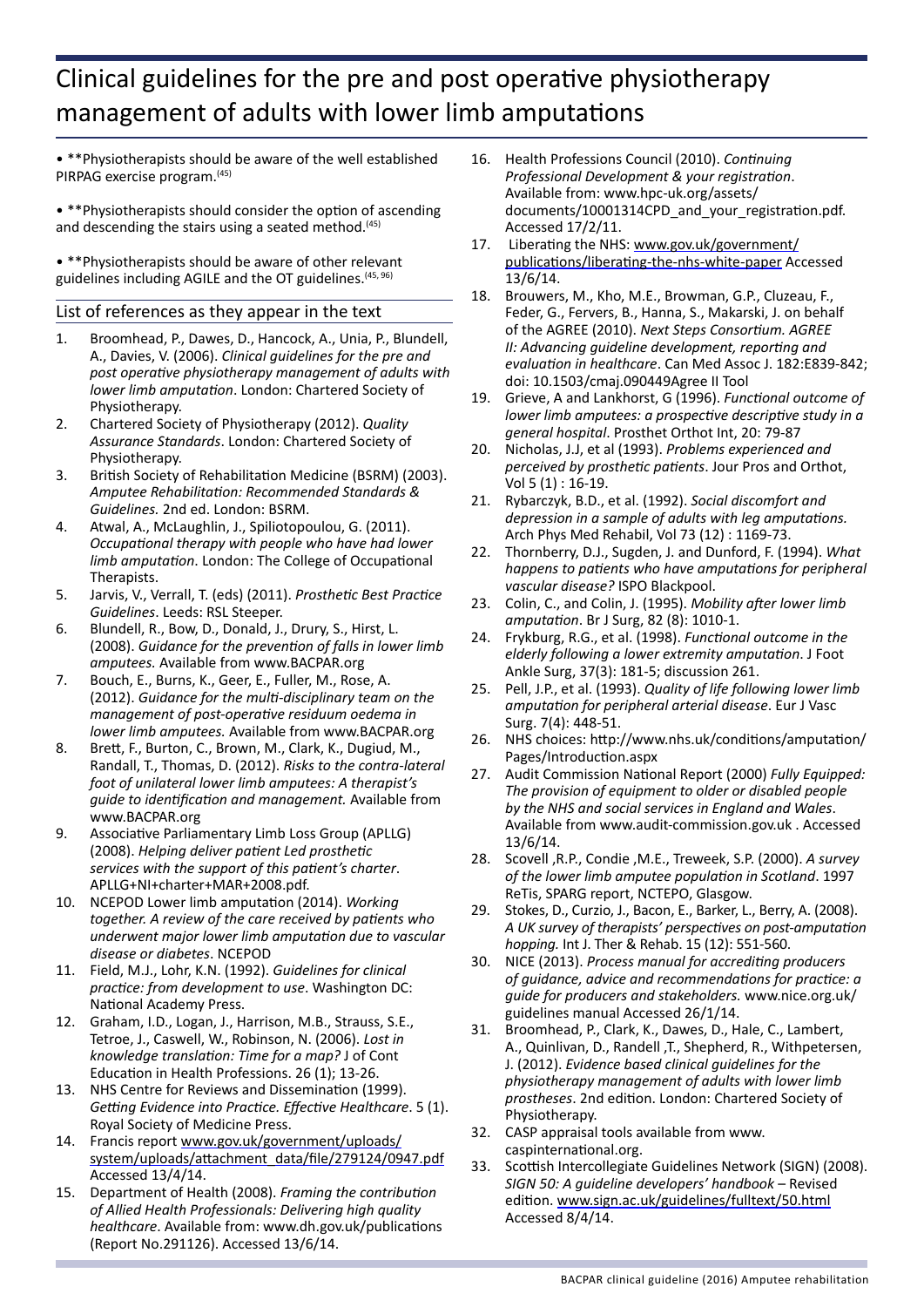- 34. Linstone, H., Turof, F M. (eds). (1975). *The Delphi Method: techniques and applications*. Reading MA: Addison-Wesley.
- 35. Thangaratinam, S., Redman, C.W. (2005). *The Delphi Technique*. The Obstetrician & Gynaecologist. 7: 120-125.
- 36. Herbert, R., Jamtvedt, G., Mead, J., Birger Hagen, K. (2005). *Practical Evidence Physiotherapy*. Edinburgh: Butterworth Heinemann.
- 37. Greenhalgh, T. (2006). *How to read a paper: the basics of evidence based medicine*. 3rd ed. Oxford: Blackwell Publishing.
- 38. Ham, R. (1995). *Rehabilitation of vascular amputee one method evaluated*. Physiotherapy practice 1985 1:6-13.
- 39. Pernot, H.F et al. (1995). *Daily functioning of the lower limb extremity amputee: an overview of the literature*. Clin Rehabil 11 (2): 93-106.
- 40. Kurichi, J.E., et al (2009). *Possible incremental benefits of specialized rehabilitation bed units among veterans after lower extremity amputation*. Medical care*,* **47**(4), pp.457- 465.
- 41. Ham, R.O., Regan, J.M and Roberts, V.C. (1987). *Evaluation of introducing the team approach to the care of the amputee: the Dulwich study.* Prosthet and Orthot Int 11: 25-30.
- 42. Campbell, W.B. and Ridler, B.M. (1996). *Predicting the use of prostheses by vascular amputees*. Eur J Vasc Endovasc Surg 12(3): 342-5.
- 43. Condie, M., Treweek, S.P., and Ruckley, C.V. (1998). *Trends in lower limb amputee management ; 3 year results from a national survey*. British Journal of Surgery 85 (Suppl 1): 23.
- 44. Klingenstierna, U. et al (1990). *Isokinetic strength training in below knee amputees*. Scan J Rehabil Med 22(1): 39-43.
- 45. Consensus. Opinion gained by the Delphi process.
- 46. Eneroth, M. (1999). *Factors affecting wound healing after major amputation for vascular disease: a review.* Prosthet Orthot Int 23(3): 195-208.
- 47. Fletcher, D.D. et al (2001). *Rehabilitation of the geriatric vascular amputee patient: A population based study*. Arch Phys Med Rehabil . 82(6): 776-9.
- 48. Delehanty, R.D and Trachsel, L. (1995). *Effects of short term group treatment on rehabilitation outcomes of adults with amputations.* International Journal of Rehabilitation and Health 1(2): 61-73.
- 49. Sansom, K., et al (2009). *Predicting walking ability following lower limb amputation: a systematic review of the literature*. Journal of Rehabilitation Medicine : official journal of the UEMS European Board of Physical and Rehabilitation Medicine, **41**(8), pp. 593-603.
- 50. Hanspal, R.S. and Fisher, K. (1991). *Assessment of cognitive and psychomotor function and rehabilitation of elderly people with prostheses* BMJ 302(20): 940.
- 51. Coffey, L. et al (2012). *Cognitive functioning in persons with lower limb amputations: a review*. Disability & Rehabilitation*,* **34**(23), pp.1950-1965.
- 52. Czerniecki, J.M., et al. (2012). *Mobility changes in individuals with dysvascular amputation from the presurgical period to 12 months postamputation.* Archives of Physical Medicine and Rehabilitation*,* **93**(10), pp.1766-1773.
- 53. Bailey, M. and MacWhannell, C. (1997). *Clinical monitoring of dysvascular lower limb amputees during initial gait training.* Physiotherapy 83(6): 278-283.
- 54. Czyrny, J.J., and Merrill, A. (1994). *Rehabilitation of amputees with end stage renal disease. Functional outcome and cost.* Am J Phys Med Rehabil 73(5): 353-7.
- 55. Rush, P.J .et al (1994). *Osteopenia in-patients with above knee amputation.* Arch Phys Med Rehabil 75(1): 112-5.
- 56. Jayatunga, U., Panagamua, B. and Lindsay, J. (1999). *What is our role in protecting 'good feet' of unilateral diabetic amputees ?* ISPO, South Normanton.
- 57. Christiensen, B. et al. (1995). *The effect of prosthetic rehabilitation in lower limb amputees* Prosthet Orthot Int 19(1):46-52.
- 58. Houghten, A.D. et al (1992). *Success rates for rehabilitation of vascular amputees: Implications for pre operative assessment and amputation level* Br J Surg 79(8):753-5.
- 59. Ward, K.H., and Meyers, M.C. (1995). *Exercise performance of lower extremity amputees*. Sports Med 20(4):207-14.
- 60. Vanross, E.R., Johnson, S. and Abbott, C.A., (2009). *Effects of Early Mobilization on Unhealed Dysvascular Transtibial Amputation Stumps: A Clinical Trial*. Archives of Physical Medicine and Rehabilitation*,* **90**(4), pp. 610-617.
- 61. Scottish Physiotherapy Amputee Research Group (SPARG). 2008. *PPAM Aid – Clinical Guidelines for Physiotherapists*. http://www.knowledge.scot.nhs.uk/ sparg/public-documents.aspx
- 62. Pollock, C. Jr., and Kerstein, M.D. (1985). *Prevention of postoperative complications in the lower extremity amputee.* J Cardiovasc Surg (Torino) 26(3): 287-90.
- 63. Mazari, F.A.K., et al, (2010). *Hull early walking aid for rehabilitation of transtibial amputees - Randomized controlled trial (HEART)*. Journal of Vascular Surgery*,*  **52**(6), pp.1564-1571.
- 64. Scott, H. et al (2000). *An evaluation of the amputee mobility aid (AMA) early walking aid.* Prosthet Orthot Int 24(1);39-46.
- 65. Chin, T. et al (2001). *Effect of endurance training programme based on anaerobic threshold (AT) for lower limb amputees.* J Rehabil Res Dev, 38(1):7-11.
- 66. Moirenfeld, I. et al (2000). *Isokinetic strength and endurance of the knee extensors and flexors in transtibial amputee.* Prosth Orthot Int 24 (3): 221-5.
- 67. Lambert, A. and Johnson, J. (1995). *Stump shrinkers: a survey of their use*. Physiotherapy 81(4): 234-6.
- 68. McCartney, C.J.L., et al (1999). *Pain and disability following lower limb amputation – a qualitative and quantitative study.* The Pain Clinic 11(4):293-300.
- 69. Smith , D.G., et al (1999). *Phantom limb, residual limb, and back pain after lower extremity amputations*. Clin orthop (361):29-38.
- 70. Giummarra, M.J., et al (2011). *The menacing phantom: What pulls the trigger*? European Journal of Pain, **15**(7), pp.691.e1-691.e8.
- 71. Mortimer, C.M ., et al (2002). *Patient information on phantom limb pain: a focus group study of patient experiences, perceptions and opinions.* Health Educ Res, 17(3): 291-304.
- 72. Butler, D. and Moseley, L. (2015). *Explain pain*: 2<sup>nd</sup> Ed. Noi publications.
- 73. Liaw, M.Y., Wong, A.M., and Cheng, P. (1994).*Therapeutic trial of acupuncture in phantom limb pain of amputees.*  American Journal of Acupuncture 22(3); 205-13.
- 74. Mulvey, M.R., et al (2010). *Transcutaneous electrical nerve stimulation (TENS) for phantom pain and stump pain following amputation in adults*. Cochrane database of systematic reviews (online)*,* **5**.